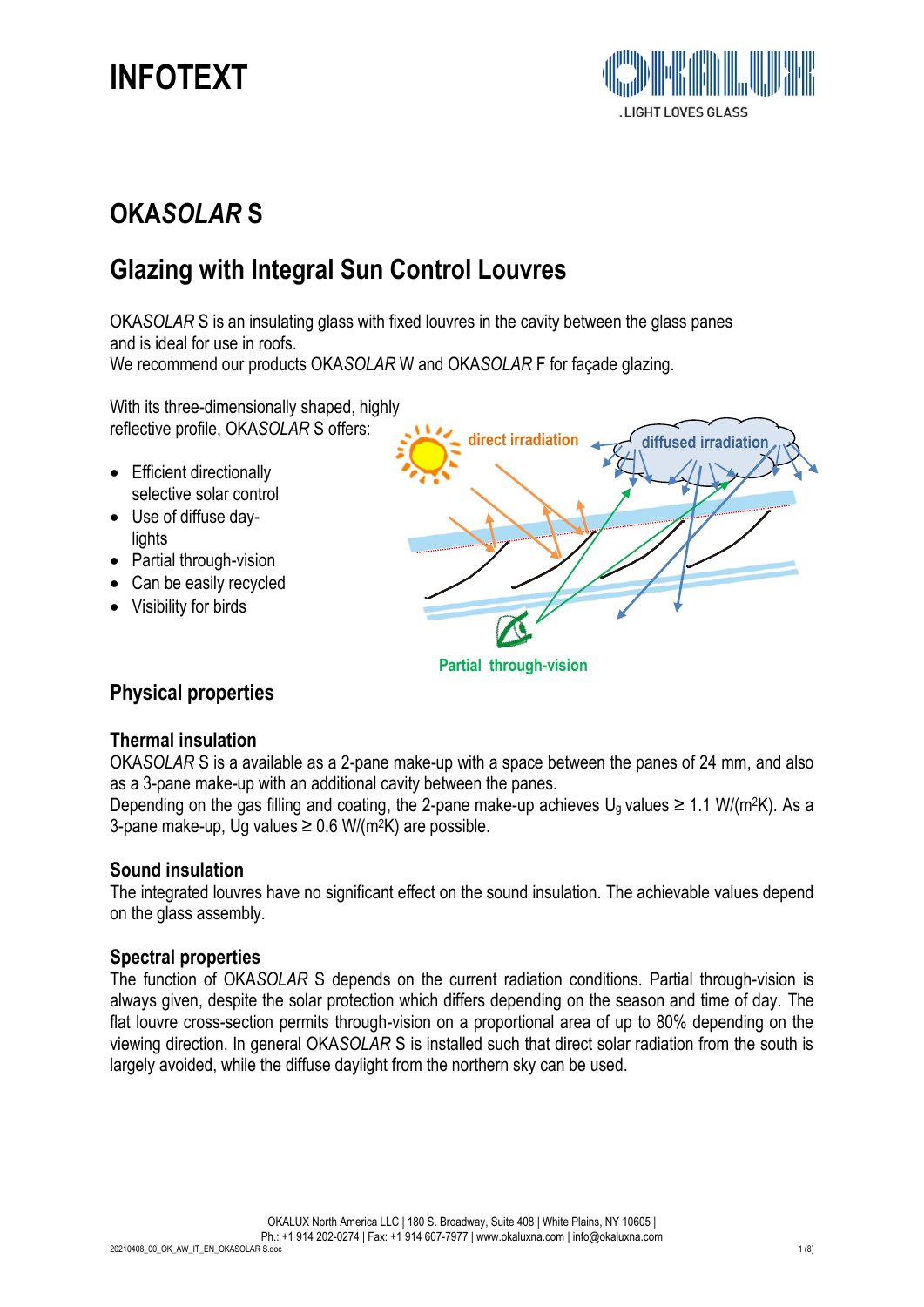

In roof applications, OKA*SOLAR* S functions as follows:

- 1. Shaded range (general direction: south)
	- thermal solar protection with total solar energy transmittance values of as low as ≥ 8%, in particular secondary heat transfer without solar radiation transmission
	- glare protection
- 2. Penetration range (general direction: north)
	- partial transmission of the direct sunlight
	- diffused irradiation of daylight
	- partial through-vision

### **Technical values of standard types**

The following information applies to 2-pane make-up consisting of one 6 mm thick external pane with a solar functional coating at face #2 and an inner pane of 8 mm thermally treated laminated safety glass.



#### **Table 1:** Geometry of the different OKA*SOLAR* S types

| Type                  | Angle of             | Distance of    | <b>Maximal</b>             | <b>Trough-vision</b> |                   |
|-----------------------|----------------------|----------------|----------------------------|----------------------|-------------------|
|                       | <b>louvre</b><br>roı | louvre<br>[mm] | through-<br>vision<br>$\%$ | from<br>$\alpha$ [°] | to<br>$\beta$ [°] |
| OKASOLAR <sub>S</sub> | 27                   | 24.7           | 80                         |                      | / 5               |

**Table 2:** Technical values for the 2-pane make-up with low-e coating as well as solar control coating 70/37

| Type                  | <b>Functional</b><br>coating | Tv %<br>min.1 | %<br>l v<br>$\vert$ max. <sup>2)</sup> | TSET %<br>min <sub>1</sub> | <b>TSET %</b><br>$max1$ <sup>2)</sup> |          | $U_q$ -Wert [W/(m <sup>2</sup> K)] /<br>$U_q$ [Btu/(hr ft <sup>2</sup> °F)]<br>cavity 24 mm |          |
|-----------------------|------------------------------|---------------|----------------------------------------|----------------------------|---------------------------------------|----------|---------------------------------------------------------------------------------------------|----------|
|                       |                              |               |                                        |                            |                                       | Krypton  | Araon                                                                                       | Air      |
| OKASOLAR <sub>S</sub> | low-e                        |               | 47                                     | 13                         | 45                                    | 1.1/0.19 | 1.3/0.23                                                                                    | 1.9/0.33 |
| OKASOLAR <sub>S</sub> | solar                        |               | 4 <sup>1</sup>                         |                            | 31                                    | 1.1/0.19 | 1.3/0.23                                                                                    | 1.9/0.33 |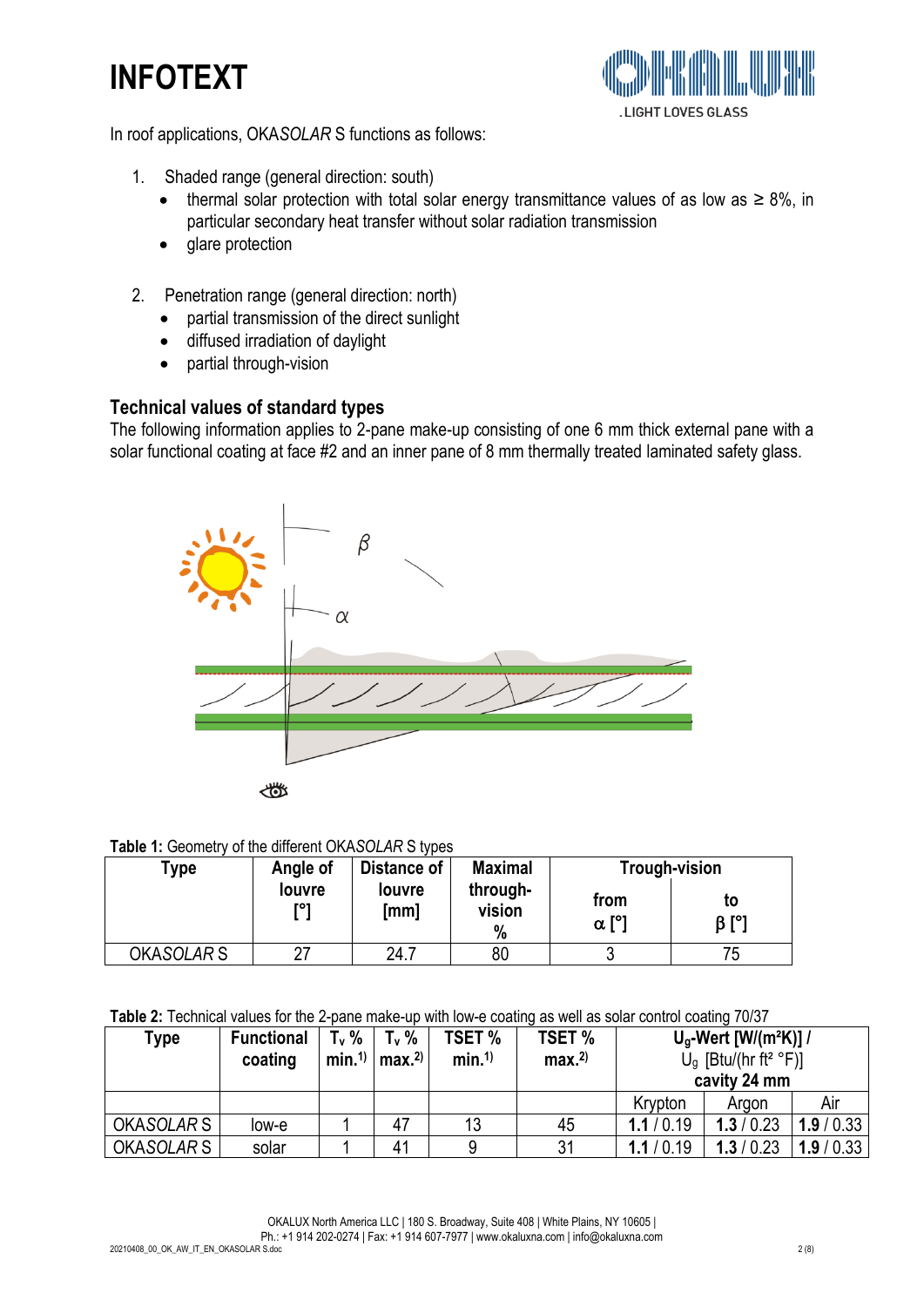



The following information applies to 3-pane make-up consisting of a 6 mm external pane functional coating at face #2, a 6 mm middle pane and an 8 mm inner pane with a thermal treated laminated safety glass with a low-e coating at face #5.

| Type                  | <b>Functional</b><br>coating | T <sub>v</sub> %<br>min.1 | $\%$<br>$T_{\rm v}$<br>max <sub>2</sub> | <b>TSET %</b><br>min <sub>1</sub> | <b>TSET %</b><br>$max1$ <sup>2)</sup> |          | $U_q$ -Wert [W/(m <sup>2</sup> K)] /<br>$U_q$ [Btu/(hr ft <sup>2</sup> °F)] |          |
|-----------------------|------------------------------|---------------------------|-----------------------------------------|-----------------------------------|---------------------------------------|----------|-----------------------------------------------------------------------------|----------|
|                       |                              |                           |                                         |                                   |                                       | Krypton  | cavity 24 mm/10 mm<br>Araon                                                 | Air      |
| OKASOLAR <sub>S</sub> | $low-e$                      |                           | 42                                      | 12                                | 40                                    | 0.6/0.11 | 0.8/0.14                                                                    | 1.1/0.19 |
| OKASOLAR S            | solar                        |                           | 37                                      |                                   | 29                                    | 0.6/0.11 | 0.8/0.14                                                                    | 1.1/0.19 |

**Table 3:** Technical values for the 3-pane make-up with low-e coating as well as solar control coating 70/37

<sup>1)</sup> for angle of incidence  $y = 60^\circ$ 

Legend and related values:

<sup>2)</sup> for angle of incidence  $\gamma = -30^{\circ}$ 

|                |      | LGYGHU AHU IGIAIGU VAIUGS. |                                                                                            |
|----------------|------|----------------------------|--------------------------------------------------------------------------------------------|
|                | unit | standard                   | technical term                                                                             |
| $U_q$          |      | $W/(m^2K)$ DIN EN 673      | Thermal transmittance                                                                      |
|                |      | <b>DIN EN 674</b>          |                                                                                            |
| <b>TSET</b>    | %    | <b>DIN EN 410</b>          | Total solar energy transmittance or solar heat gain coefficient                            |
| $T_{\nu}$      | $\%$ | <b>DIN EN 410</b>          | Light transmission (direct/hemispheric resp. diffuse/<br>hemispheric)                      |
| $R_{w}$        | dB   | <b>DIN EN 20140</b>        | Sound reduction coefficient                                                                |
| F <sub>c</sub> | $\%$ | <b>DIN 4108</b>            | Reduction factor of a solar control system, F <sub>C</sub> =TSET/TSET <sub>reference</sub> |
| <b>SC</b>      | $\%$ | <b>GANA Manual</b>         | Shading coefficient, SC=TSET/0.86                                                          |

The above data are approximate data. They are based on measurements of approved test institutes and calculations derived from these measurements. Values determined on a project-specific basis may vary from the above values. The values continue to vary if other coatings are used.

Direct transmission relates to direct incidence of light, generally vertical (model situation for direct sunlight). Diffuse transmission applies to homogeneous, diffuse incidence of light from the outer hemisphere (model situation for an overcast sky). All values were measured hemispherically.

A low-e coating or a combined solar and low-e coating at face #2 changes the colour appearance when viewed from outside.

The specified values may change as a result of technical developments. No guarantee is therefore given for their correctness.

### **Make-up**

The special feature of OKA*SOLAR* S is that the louvres for solar protection and use of daylight are integrated in the cavity between the glass and therefore pose no special requirements concerning the installation, maintenance and cleaning. In fact, the OKA*SOLAR* element can be treated like conventional insulating glass. The glass thickness and type are based on the structural needs and constructional requirements.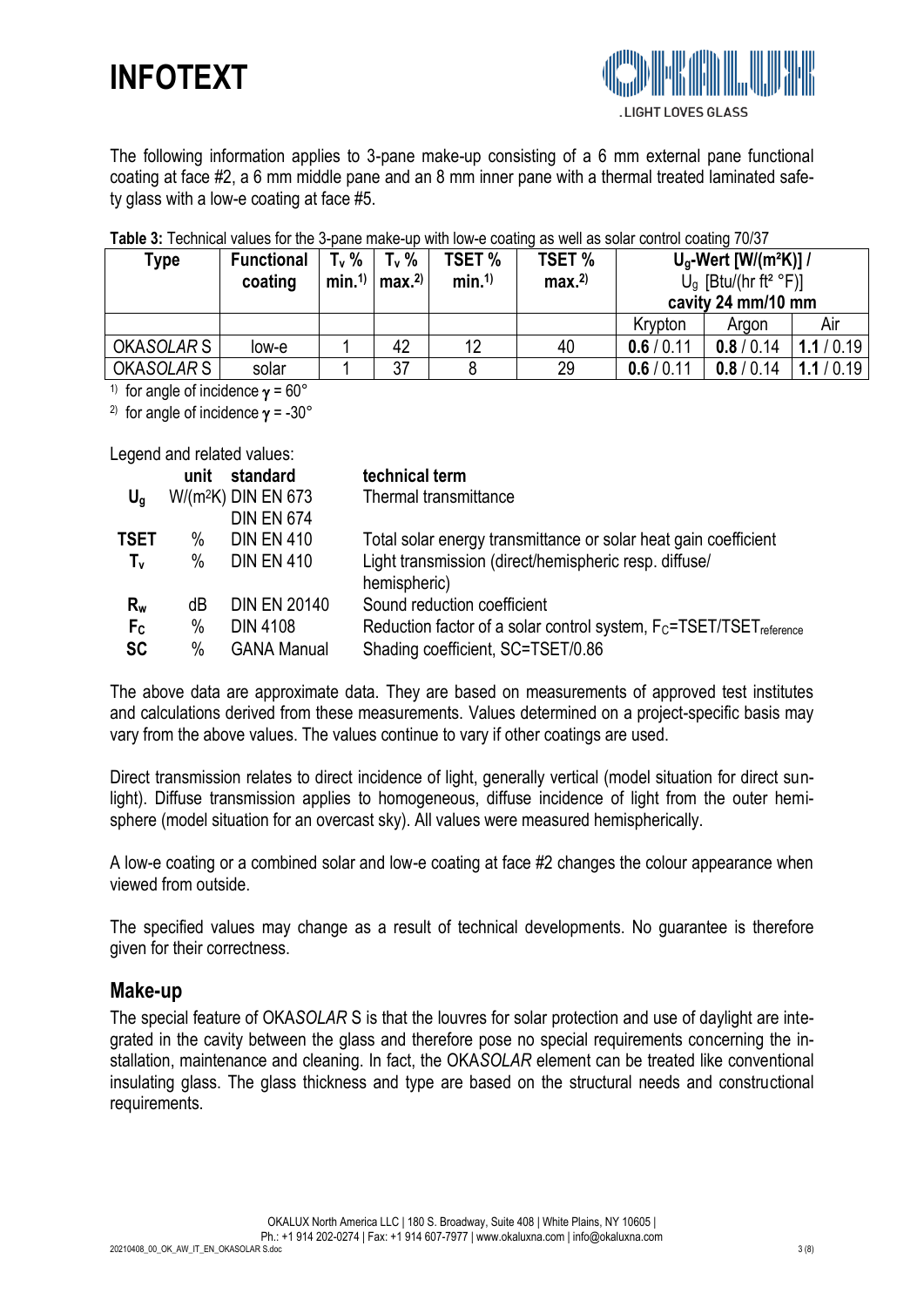



### **Standard make-up:**

### **2-pane make-up**

External pane made of thermally treated glass, low-e/solar protection coating face #2 Cavity: 24 mm with integrated louvres and gas filling Inner pane made of thermally treated laminated safety glass

### **3-pane make-up**

External pane made of thermally treated glass, low-e/solar protection coating face #2 Cavity 1: 24 mm with integrated louvres and gas filling

Middle pane made of thermally treated glass

Cavity 2: 8 to 12 mm with gas filling

Inner pane made of thermally treated laminated safety glass, low-e coating face #5

## **Dimensions**

The table and drawing below show maximum dimensions and visible widths.

| glass dimension parallel to louvre direction                      | А | max. 3000 mm     |
|-------------------------------------------------------------------|---|------------------|
| glass dimension perpendicular to louvre direction                 | B |                  |
| without supporting profile                                        |   | max. 4500 mm     |
| with supporting profile                                           |   | max. 4000 mm     |
| louvre length                                                     | C | max. 1500 mm     |
| unsupported span of louvres                                       | D | max. 500 mm      |
| visible width edge profile                                        | E | 15.0 mm          |
| visible width supporting profile                                  | F | $7.2 \text{ mm}$ |
| visible width of punched out area of louvre at supporting profile |   | $7.2 + 1$ mm     |
| visible width of joint profile                                    | G | 30,6 mm          |



The maximum area is  $7 \text{ m}^2$ . Special shapes are possible. The feasibility and divisions must be discussed with OKALUX beforehand. It may be necessary to use an increased secondary sealant in the case of smaller dimensions and/or greater thickness of glass. The required edge seal width must be discussed with OKALUX beforehand. In the case of over sized units, joints could occur at the edge, tooth and joint profiles. OKALUX will specify the location of the joints.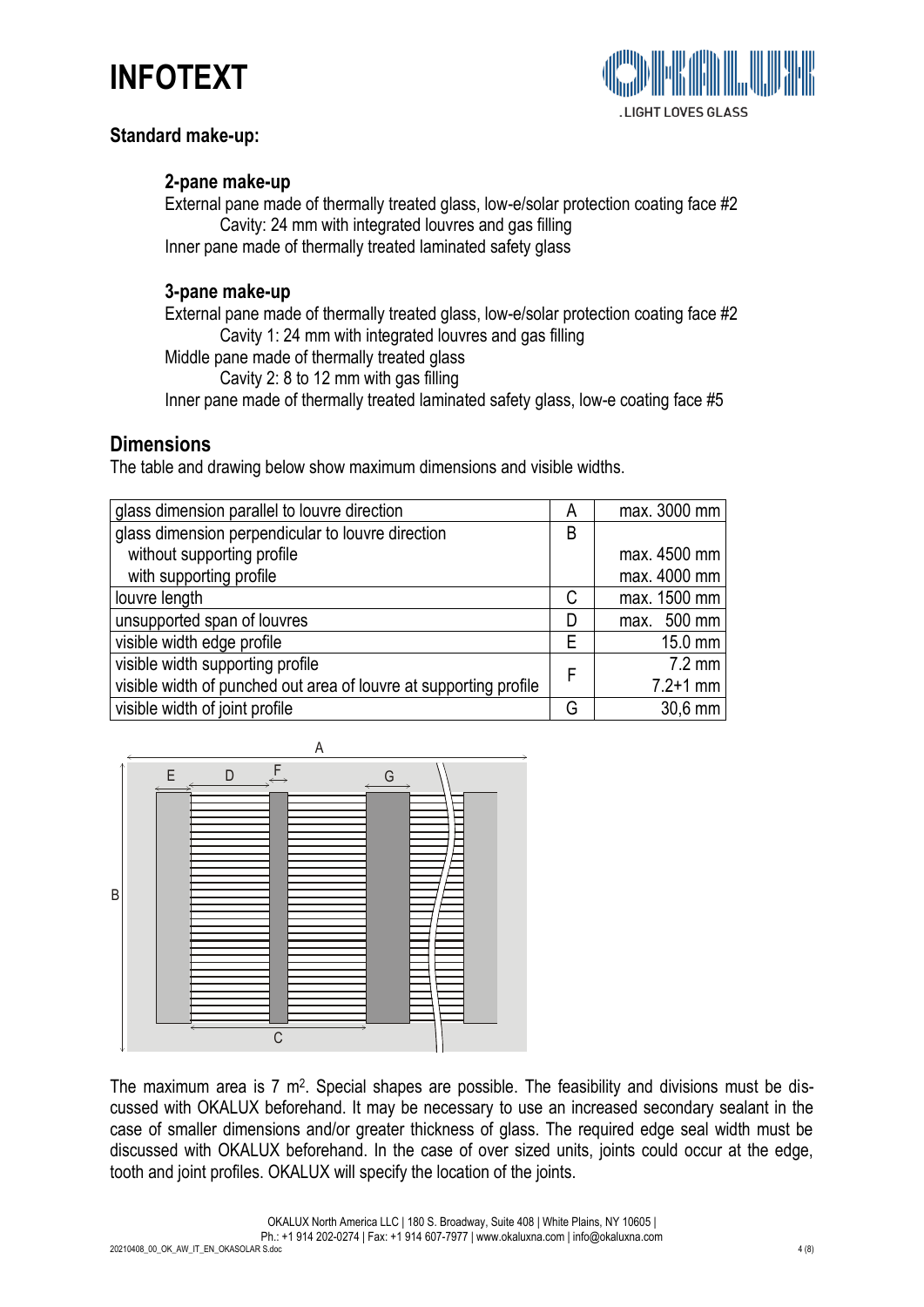

For visual reasons, we may finish the louvre insert by placing an edge profile all round it. Pressure on the surface of the pane can permanently damage the louvre insert. It is only permitted to walk on the panes, even when sized appropriately, in consultation with the manufacturer. When affixing boards, the load must be applied over the edge of the pane.

For tolerance reason and due to different thermal expansions, the insert may exhibit a visible light gap between the insert and the spacer bar. For this reason, the overall sealant (spacer bar + secondary seal) plus additional 5 mm have to be covered by a profile or by an appropriate edge screen printing.

In the case of a polysulphide as secondary seal, it may be necessary to use a exceed cover in order to provide sufficient UV protection. In the case of a frameless glazing system, it is generally recommended that the edge areas are covered using a UV-impenetrable edge enamelling. Depending on loading, the required sealant width can be considerably greater than that of "conventional" insulating glazing.

Depending on the insulating glass formats, tooth and junction profiles may be required to support the louvres. If we do not receive any specifications, we will provide a symmetrical division of the louvres for each individual insulating glass unit. Please consult us in good time if a different division is required.

Edge and joint profiles have a matt, eloxal finish colourless C-0 (EV1). Profiles can be powder-coated in RAL colours upon request.

Example 1: regular division with 1 joint profile and 2 tooth profiles

Example 2: symmetrical division with 2 tooth profiles

Example 3: regular division Example 1:

## **Planning instructions**

On the basis of the planning data, in particular

- geographical latitude of the project
- roof orientation
- roof inclination
- room utilisation

we develop a project-specific OKA*SOLAR* assessment. The shading times of the respective OKA*SO-LAR* type are evident in the OKA*SOLAR* assessment.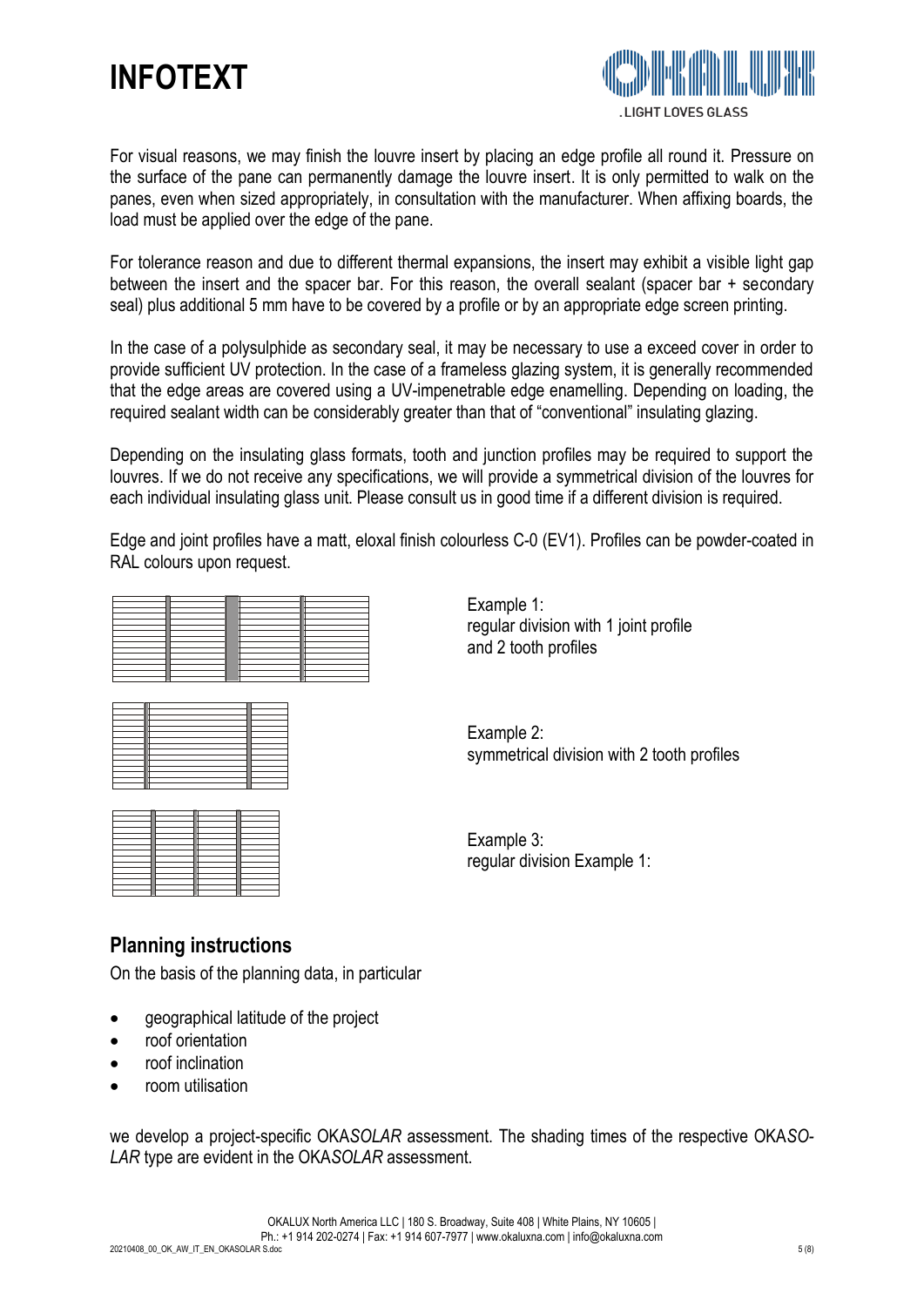OKA*SOLAR* does not totally block out the sun which can at times shine through the louvres and be partially redirected to the inside. A part of the retro-reflected light is reflected once more by the outer glass surfaces to the inside. These circumstances may make it advisable to put in additional internal glare protection to satisfy especially demanding applications (e.g. computer workstations).

The louvres have a highly reflective coating, which contributes to an effective redirection of solar radiation. For this reason, certain lighting conditions and viewing angles may already make slight deviations in the positions of some of the louvres visible. These deviations are unavoidable and do not affect the function of the insulating glass.

If the OKA*SOLAR* insulating glazing is being installed at temperatures <0°C in an unheated building (winter construction site), we must be notified of this in writing beforehand.

## **Installation instructions**

OKA*SOLAR* insulating glass is glazed as per normal insulating glass. During transportation, the insert may slide to the side, creating a greater visible slit between the spacer and the insert or the support profiles could become inclined. We must be notified in writing beforehand of any special loads which may occur during transportation (vibrations/shaking).

For instructions and recommendations for the installation of our insulating glazing, please refer to our information and instructions for customers contained in "Delivery of OKA*LUX* Glass Products" and "General Information on Glazing".

## **OKA***SOLAR* **Design**

We recommend the use of the OKA*SOLAR* type that best complies with the requirements to be met and the installation situation (orientation, inclination) specified in the cover note.

## **Type designation**

The type designation ends in a Roman numeral (I, II, III or IV). This indicates the direction in which the louvres of OKA*SOLAR* are "opened". In façades, the louvres usually run horizontally (Type I, providing shade against the high sun).

When used in roof glazing constructions, the louvres should if possible be turned so that they are "opened" towards the north, in order to provide shade against the sun from the south.

## **Solar diagram**

The OKA*SOLAR* design contains a solar diagram for each glazing orientation that occurs. This indicates how long the sun can shine directly through the selected glazing, for each time of year or time of day. With OKA*SOLAR*, the sun shines only partially through between the louvres.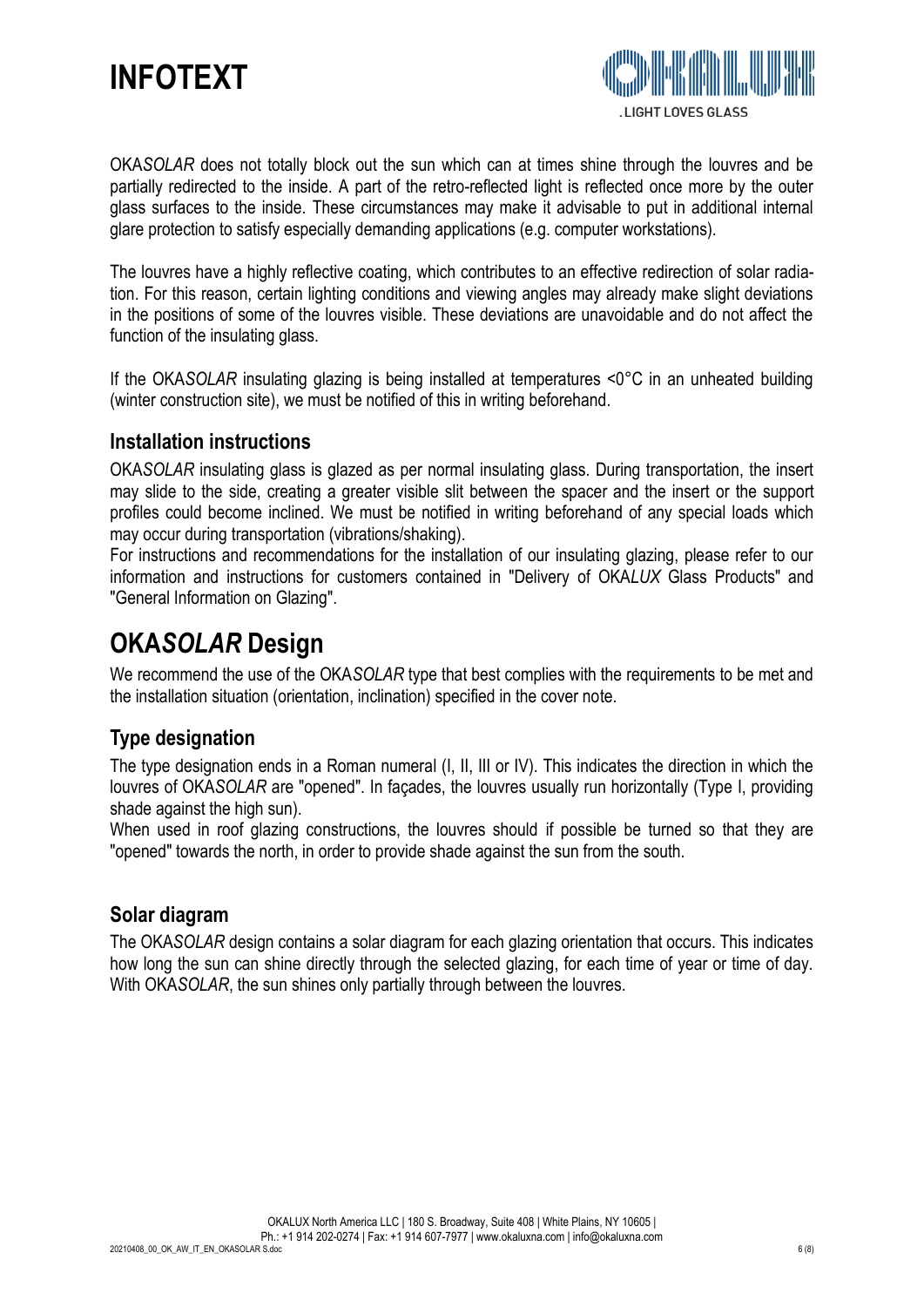

Example of a solar diagram



## **Terms**

**Coordinates:** Geographical latitude of the installation site, the path of the sun is dependent on the geographical latitude

**Orientation**: Direction the glazing is facing,  $0^{\circ}$  = North,  $90^{\circ}$  = East, etc.

**Inclination**: Inclination of the glazing with respect to the horizontal, horizontal =  $0^\circ$ , vertical =  $90^\circ$ **Product**: OKA*SOLAR* type for which the diagram was drawn up. If clear glass without louvres is examined for purposes of comparison, "Clear glass" appears here.

**Rotation**: see type designation

## **Paths of the sun**

The solid black lines show the paths of the sun for various days in the year. The height of the sun is entered depending on the azimuth angle (90° = East, 180° = South). The lines for the time of day are entered at right angles to these.

Example: At 4 p.m. (solar time) in June, the sun is at an azimuth of approx. 260° (that is, almost exactly in the West), and at about 37° above the horizon.

## **Shine-through range**

In the places where the paths of the sun overlap with the see-through range, the sun shines through the glazing (with OKA*SOLAR* partially through the louvres).

Example: In December the sun shines through some of the glazing from approx. 2 p.m. until sunset, but in June not until approx. 5 p.m.

## **Solar time, deviations from local time**

Solar time is specified in the solar diagrams, that is, at 12 noon the sun is at its highest point and is exactly due South. This time differs from local time. There are three reasons for this discrepancy: